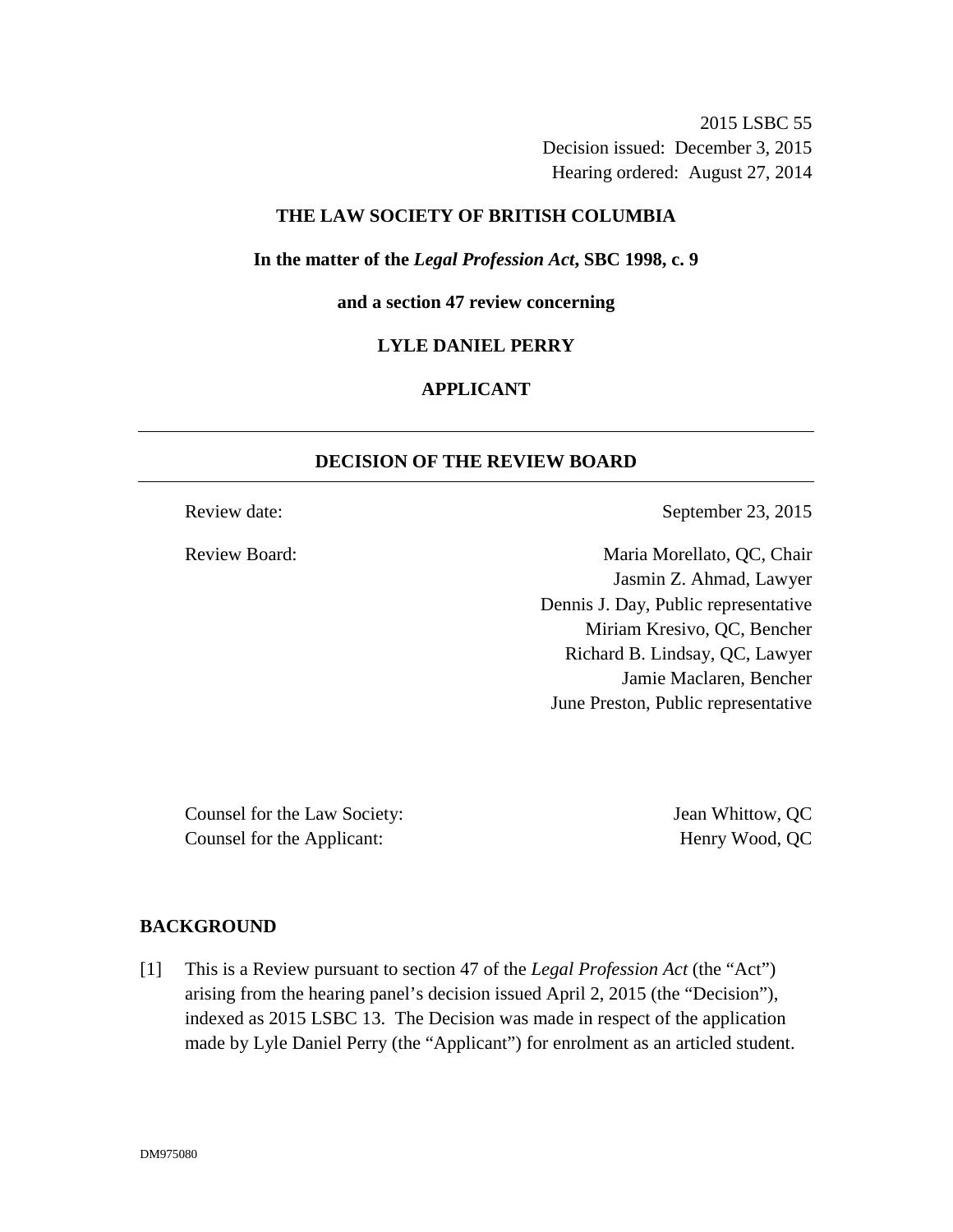- [2] The Applicant had been previously called to the bar in South Africa. He conceded that, after immigrating to Canada and prior to making his application for enrolment as an articled student, he had engaged in the unauthorized practice of law by offering and providing legal services contrary to the Act.
- [3] In December 2011, the Law Society directed the Applicant to immediately cease practising law and to sign an undertaking and covenant not to engage in the practice of law and not to falsely represent himself as being, among other things, a lawyer or articled student.
- [4] On December 7, 2011, the Applicant signed and returned the undertaking to the Law Society.
- [5] Concerns were raised regarding whether the Applicant had engaged in the unauthorized practice of law subsequent to signing the undertaking and, if so, the circumstances in which he did so, whether he conducted the unauthorized practice of law knowing he was acting in contravention of the Act and whether his response to communications from the Law Society in respect of his practice of law lacked sincerity and candour.
- [6] In that context, the hearing panel was asked to assess whether the Applicant had discharged the onus on him to prove that he met the requirement of s. 19 of the Act that he was of "good character and repute" so as to allow him to be enrolled as an articled student.
- [7] The Decision of the hearing panel was split. The chair of the hearing panel (the "Minority") made findings of fact and concluded that the Applicant did not meet the s. 19 test of "good character and repute."
- [8] The two other members of the hearing panel (the "Majority") adopted many, but not all, of the findings of fact made by the Minority and made independent findings of fact and credibility. The Majority concluded that the Applicant is "a person of good character and fit to be admitted into the Law Society Admission Program.. The Majority allowed the application for enrolment " … subject to the condition that, before the articling agreement is entered into, any prospective principal must be informed of [its] decision and be given a copy of [its] decision."
- [9] The Law Society has sought a review of the Decision. It seeks an order that a decision denying the Applicant's application for enrolment be substituted for the Decision.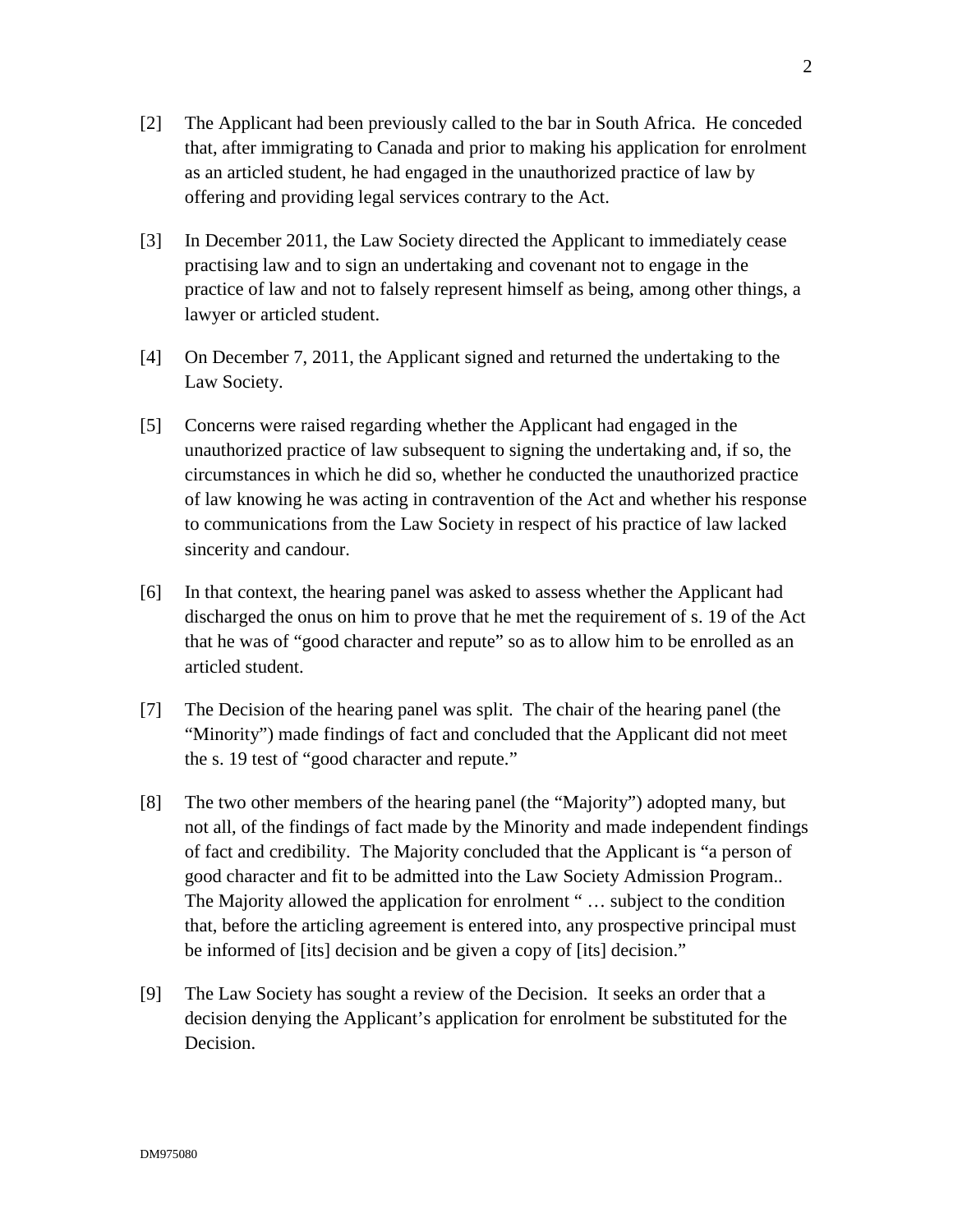## **SUMMARY OF THE HEARING PANEL'S DECISION**

## **Findings of fact common to the Majority and the Minority**

[10] Although they came to different conclusions, except for certain stated exceptions, the Majority adopted the findings of fact made by the Minority. Those common findings of fact are summarized as follows:

| <b>Date</b>       | <b>Event</b>                                                                                                                                                                                                                            |
|-------------------|-----------------------------------------------------------------------------------------------------------------------------------------------------------------------------------------------------------------------------------------|
| 2010<br>August 23 | Called to the bar in South Africa (para. 4)                                                                                                                                                                                             |
| 2011              | Immigration to British Columbia (para. 6)                                                                                                                                                                                               |
| May 18            | The Applicant posted a Craigslist advertisement "in an<br>attempt to attract customers for legal work" (para. 6)                                                                                                                        |
| June              | to approximately the fall of 2013, employed as "Manager"<br>of Legal." That title was altered in summer 2013 to<br>"Compliance Manager" (para. 12)                                                                                      |
| October 19        | The Applicant posted a second Craigslist advertisement<br>entitled, "Need any contracts drafted or reviewed? (All of<br>B.C.)" and referring to himself as a "lawyer from overseas"<br>$(\text{para. } 6)$                              |
| October           | The Applicant performed work for two paying customers<br>and invoiced them a total amount of approximately \$8,140<br>$(\text{para. } 7)$                                                                                               |
| November          | In response to a private investigator hired by the Law<br>Society, Applicant sent an email to the private investigator<br>stating, among other things, "I can definitely assist you with<br>an employment agreement for your employees" |
|                   | The Applicant declined a face-to-face meeting with the<br>private investigator and subsequently advised the private<br>investigator by email that he had taken on full-time                                                             |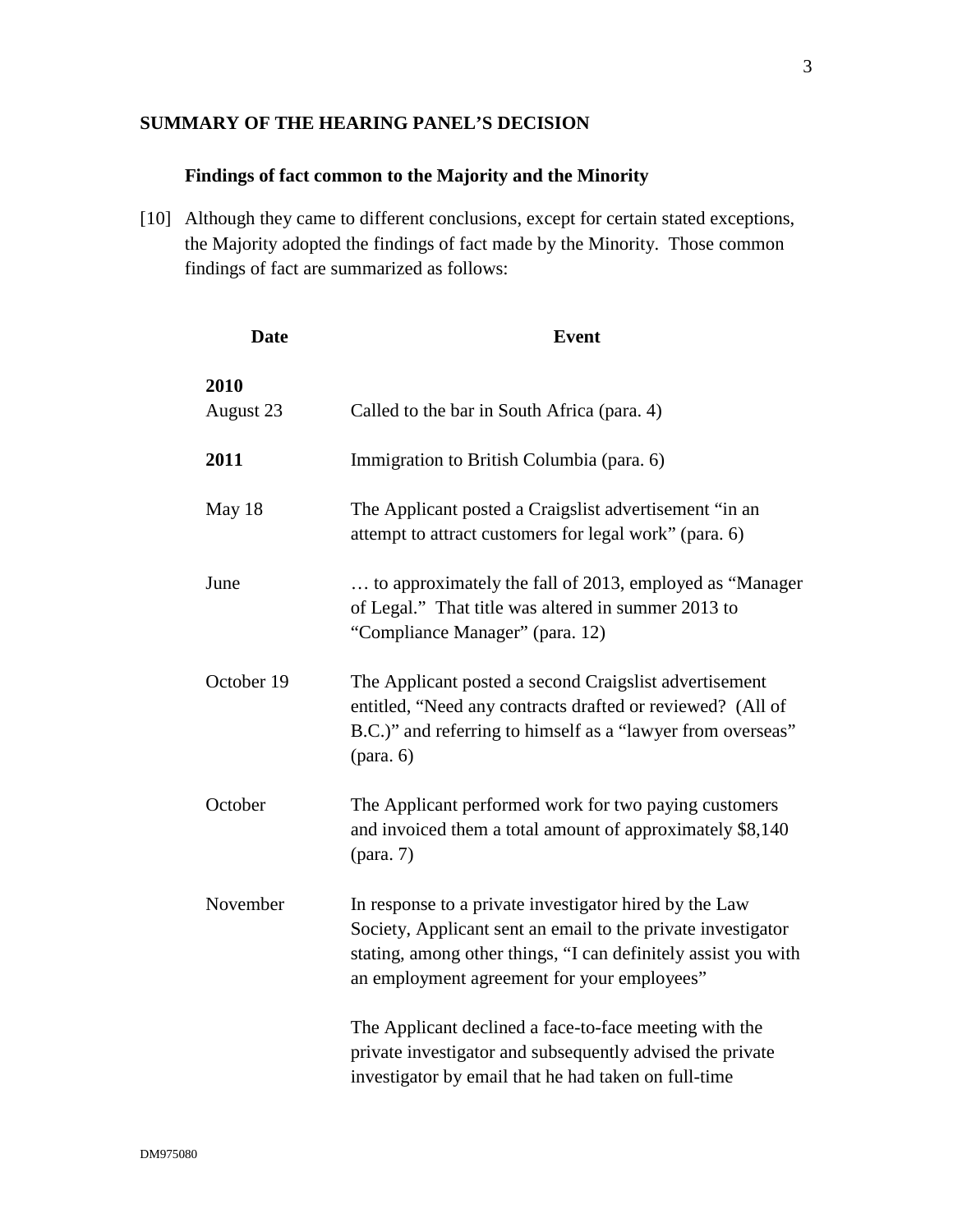| <b>Date</b>         | <b>Event</b>                                                                                                                                                                                                                                                                                                              |
|---------------------|---------------------------------------------------------------------------------------------------------------------------------------------------------------------------------------------------------------------------------------------------------------------------------------------------------------------------|
|                     | employment and would not be able to assist the private<br>investigator with the matter (paras. 8-9)                                                                                                                                                                                                                       |
| November 3,<br>2011 | The Applicant responded to a potential customer who had<br>responded to his Craigslist advertisement advising, among<br>other things, that: "I can definitely assist you with the<br>contract for this distribution contract. You certainly need<br>some written agreement in place before taking on the<br>distribution" |
|                     | The Applicant testified that he received further contact from<br>the potential customer on November 5, 2011, but for<br>reasons he could not recall, he had no further contact with<br>that potential customer (para. 10).                                                                                                |
| December 7          | In response to the correspondence from Law Society staff<br>counsel, the Applicant signed and returned to the Law<br>Society an undertaking and covenant not to engage in the<br>practice of law and not falsely represent himself as being,<br>among other things, a lawyer or articled student (para. 11)               |
|                     | The Applicant assured Law Society counsel that he had<br>deleted the Craigslist advertisement "some time ago," that<br>he had made the decision not to offer or provide those<br>services and that he was currently not and would not, in the<br>future, be in contravention of the Act (para. 11)                        |
| 2012                | Beginning in February 2012 and for approximately one<br>year, the Applicant was employed by a consulting firm<br>(para. 13)                                                                                                                                                                                               |
|                     | That employment did not constitute the practice of law<br>(paras. 23 and 49)                                                                                                                                                                                                                                              |
| February 14         | In email to KG, the Applicant wrote, "I have been informed<br>by the Law Society that I am not authorized to give<br>anything akin to 'legal advice' notwithstanding the full                                                                                                                                             |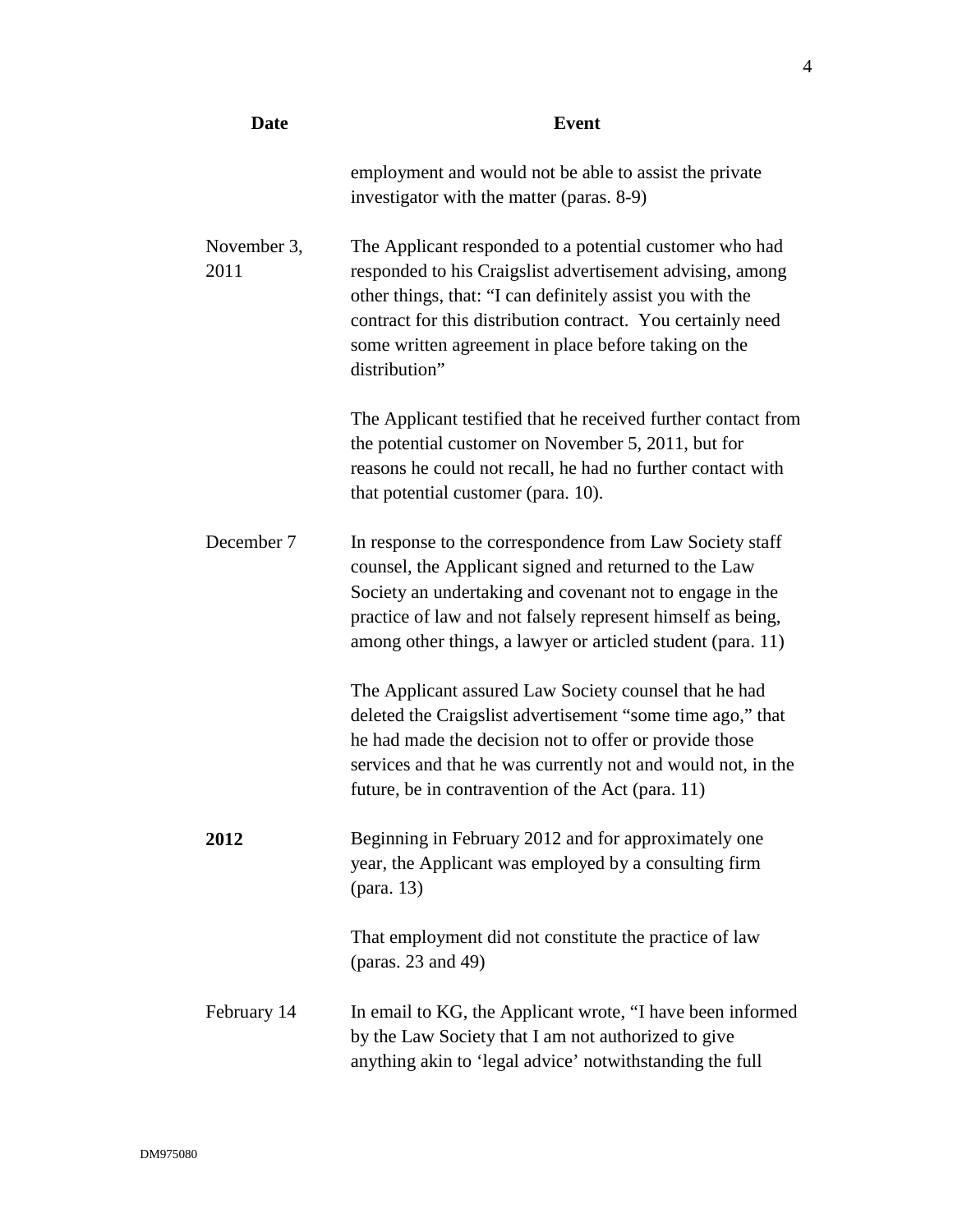disclosure of my qualifications to you (and to others)." (para. 15)

February 24 Email exchange with GG: "Thanks for the call, I really wish I wasn't obligated to do this, but I cannot assist you. This is beyond the services which the Law Society allows me to perform. This is drafting up an entire contract for a five year term between yourself and CH. It is a substantial amount of legal work to be done and certainly goes into the realm of 'legal advice' which I have been forbidden from performing. I will be able to simplify your sales contract for you (it also arguably is on the boarder line [sic]), but I won't leave you with a document which you feel is not manageable and suitable for your operation. That should be fairly straight forward. I would love to assist you and truly feel this is something I am capable of handling however, I cannot run the risk of the Law Society discovering the legal advice being provided. Especially in light of the fact I have provided them a signed and dated undertaking to not do so from that date forward." (para. 15)

#### **2013**

| February 12 | Email exchange with KG requesting advice: the Applicant<br>apologized for not replying sooner because he had "been<br>mulling over" the proposal, and he further stated, " I<br>realize the chances of the Law Society finding out about me<br>assisting you is slim. While I still don't agree with the Law<br>Society's requests, the risk is simply not worth the reward in<br>this case $\ldots$ " (para. 15) |
|-------------|-------------------------------------------------------------------------------------------------------------------------------------------------------------------------------------------------------------------------------------------------------------------------------------------------------------------------------------------------------------------------------------------------------------------|
| March 26    | Email in which GG requested advice re proposed<br>settlement: the Applicant responded in an email dated the<br>same day, " I unfortunately cannot assist you," but then<br>goes on to say, "I can however provide you with a few<br>words of guidance." (para. 15)                                                                                                                                                |
| Undated     | The Applicant "may have engaged in 'closing off ends' for<br>customers" (para. 17)                                                                                                                                                                                                                                                                                                                                |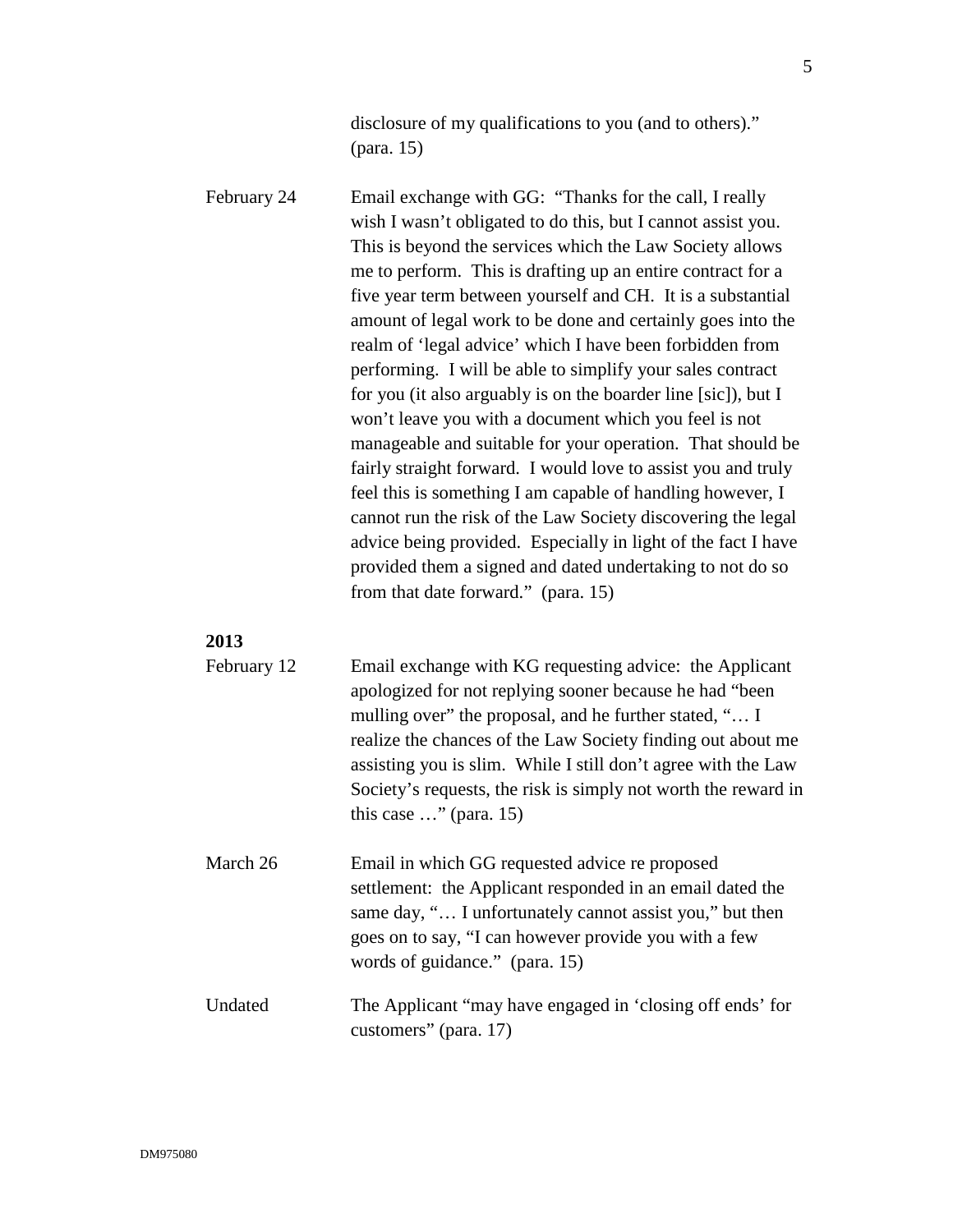| 2014    |                                                                                                                                                                                                                                  |
|---------|----------------------------------------------------------------------------------------------------------------------------------------------------------------------------------------------------------------------------------|
| May 7   | The Applicant submitted his application for enrolment as an<br>articled student. The Applicant did not intentionally<br>provide false information, or seek to mislead the Law<br>Society, on that application (paras. 32 and 60) |
| July 29 | LinkedIn Profile described the Applicant's employment as<br>"Manager of Legal" (para. 12)                                                                                                                                        |

#### **Minority analysis**

- [11] Notwithstanding the agreement with respect to many of the facts, the Minority and the Majority diverged in their findings regarding the extent of the unauthorized practice and, in particular, the Applicant's explanation for that practice.
- [12] In that regard, the Minority made findings of fact and made assessments of credibility regarding the Applicant's conduct both prior to and after December 7, 2011 when he provided the undertaking to the Law Society.
- [13] The Minority held that it was "clear" that the Applicant did engage in the practice of law prior to December 7, 2011. In the Minority's view, the Applicant's pre-December 2011 conduct did not "inspire confidence in the Applicant's character, integrity and judgment."
- [14] The Minority also found that the Applicant continued that unauthorized practice after he provided the undertaking to the Law Society on December 7, 2011, expressly finding that "[a]lthough the Applicant has paid lip service to his inability to practise law or provide legal advice, he clearly did not accept or respect that restriction." (para. 35)
- [15] Of the Applicant's post-undertaking conduct, the Minority stated:
	- [30] It is the Applicant's conduct after December 6, 2011 that is the most troubling. After that date, the Applicant had a reasonable opportunity to familiarize himself with the provisions in the [Act] dealing with unauthorized practice of law and to consider the undertaking and covenant he signed.
- [16] Having made those findings of fact, the Minority concluded as follows:
	- [36] The Applicant's past conduct is not necessarily an accurate predictor of his future conduct, nor is it necessarily an indication of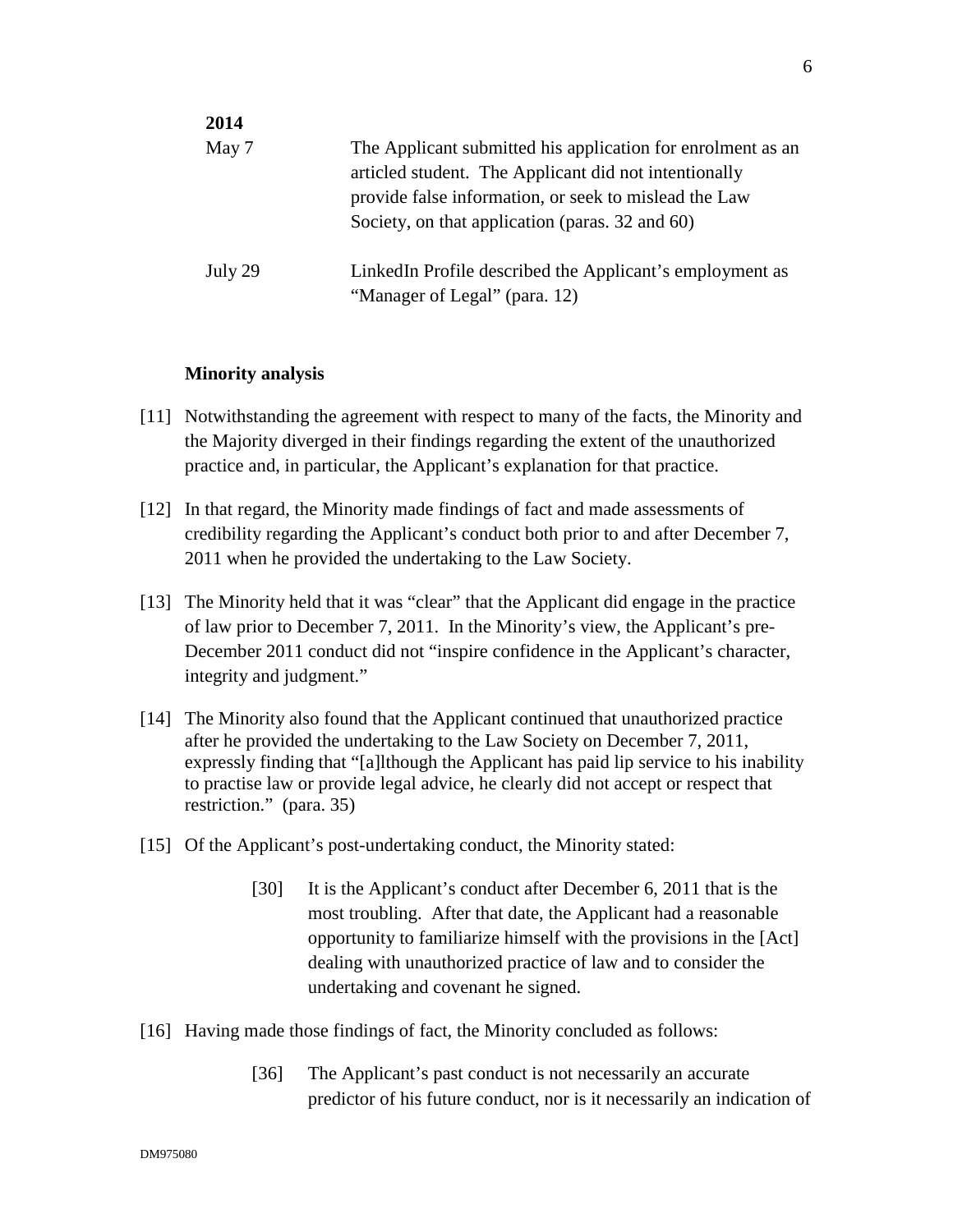his current character, repute or fitness. However, the Applicant has engaged in conduct that, in my view, would cast serious doubt in the mind of a reasonable person upon the Applicant's good character and fitness. The Applicant's correspondence illustrates that his refusal of legal work was done strictly to protect himself, without any appreciation of the reason for restrictions placed upon him. The Applicant's correspondence and his testimony illustrate the failure on the part of the Applicant to reflect upon the circumstances of his being sanctioned for the unauthorized practice of law. He did not fully comply with the terms of the undertaking and covenant he signed.

- [37] The Applicant's evidence did not indicate to me that he has learned anything from his interaction with the Law Society as a result of engaging in unauthorized practice. The Applicant provided no evidence that he has given any thought to why he was sanctioned.
- [38] The Applicant has provided no evidence that his character has evolved. To the contrary, he appears to have engaged in conduct he knew or reasonably ought to have known was in breach of his responsibilities after he was sanctioned.

#### **Majority analysis**

- [17] Like the Minority, the Majority made findings of fact regarding the Applicant's conduct both prior to and after December 7, 2011 when he provided the undertaking to the Law Society.
- [18] Like the Minority, the Majority found that the Applicant had engaged in the unauthorized practice of law before giving the undertaking on December 7, 2011. However, it disagreed with the Minority's conclusion that his explanation for doing so "[did] not ring true," stating at para. 51 as follows:

We disagree. Rather, we accept the Applicant's evidence that he was not aware that the [Act] prohibited unauthorized lawyers from practising law. At the time, he was a recent immigrant. His focus was on supporting himself and his wife. When he pursued legal work through the Craigslist postings, he acted on the mistaken belief that, so long as he made a full disclosure to prospective clients that he was not a qualified BC lawyer, he is breaking no law or rule. While his attitude might be characterized as arrogant and his conduct foolish and ill-informed, we find that he acted with an honest mistaken belief.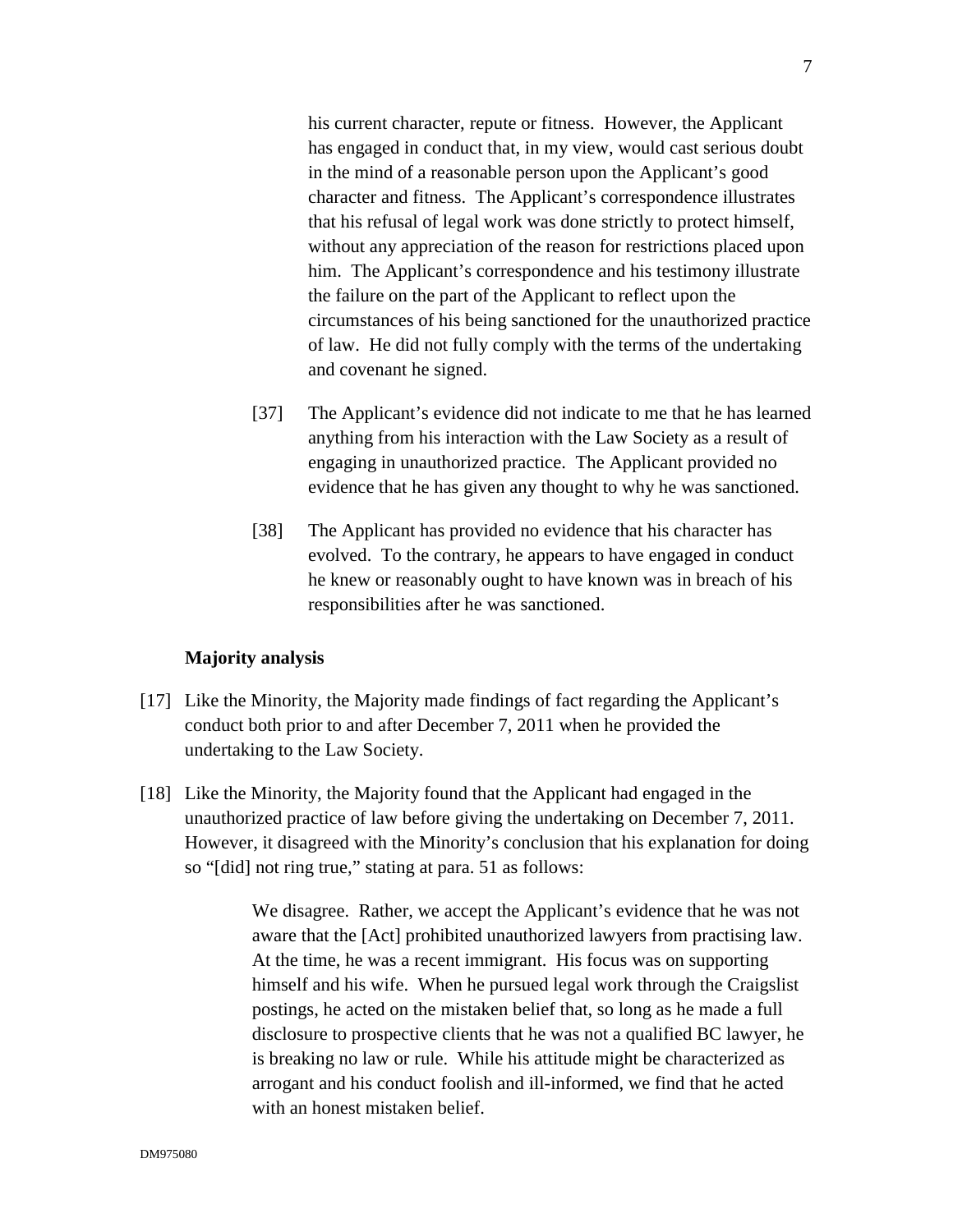[19] The Majority also disagreed with the Minority's assessment that the Applicant's explanation of ceasing contact with potential clients in November 2011 (around the time of the Law Society investigation into the Applicant's unauthorized practice of law was under was underway) "did not ring true." It concluded at para. 55:

> On the whole of the evidence we cannot conclude that the Applicant knew he was acting improperly and did not want to be found out. Rather, we accept the Applicant's evidence that his decision to pull back from his "legal work" in November 2011 had to do with pressures of his other work commitments. …

[20] In respect of the Applicant's conduct after the Applicant provided the undertaking to the Law Society on December 7, 2011, the Majority held at para. 65 as follows:

> On the facts, after careful consideration of the Applicant's evidence and his demeanour while giving evidence, along with the exhibits filed in these proceedings, we conclude that there is no evidence that the Applicant ever in fact provided the potential client with a simplified version of the contract. At the very most, the Applicant breached his undertaking when he explained the meaning of "without prejudice" to his former client and its inadmissibility in certain legal proceedings.

- [21] The Majority concluded as follows:
	- [68] The Applicant's compliance interaction with potential clients after his undertaking to the Law Society was "borderline." The Applicant's conduct after December 2011 does not meet the standard of a member of the profession; however we are mindful that this is an application for enrolment as an articled student.
	- [69] With respect to the incidents involving GG, we conclude that the Applicant did not intentionally engage in any conduct in violation of the undertaking. With respect of the offer to explain the meaning of "without prejudice," we accept the Applicant's explanation that he thought anyone could give that advice and that the explanation of the meaning of "without prejudice" did not involve being a lawyer and for that reason did not amount to legal advice. We do not accept the Applicant's definition of what amounts to legal advice, but we do accept that that is what he believed at the time.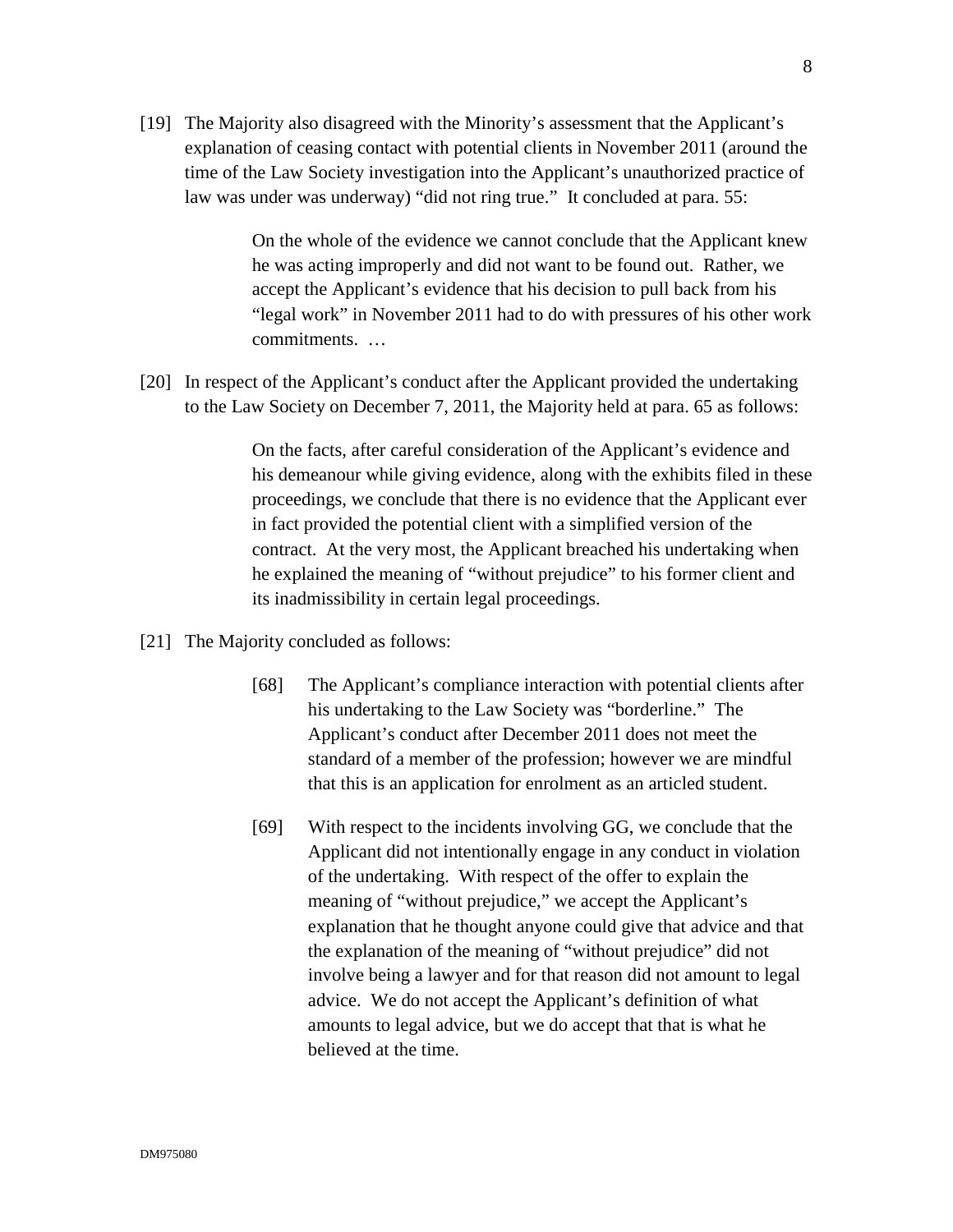- [70] With respect to the offer to simplify GG's contract, the Applicant admitted to offering to do the work and said that he believed that it required good writing skills rather than legal knowledge. In this, the Applicant exercised poor judgment, but we are satisfied that he was not motivated by any dishonest intention.
- [71] The Applicant made mistakes with respect to his interactions with potential clients after December 2001. However, he was truthful on the stand. He disclosed emails in which he was candid in his frustration with the Law Society even though they put him in a bad light.
- [72] We conclude that, to the best of his ability, the Applicant ceased his unauthorized practice of law when he gave the undertaking to the Law Society in December 2011. We are satisfied that he was sincere when he gave the undertaking, although he was frustrated with the rule and with the process.
- [73] Moreover, we find that the Applicant has learned from this process and from giving evidence and being cross-examined during this hearing. The Panel directly questioned him about his arrogance in presuming to criticize the Law Society in his private correspondence to potential clients, and he did not show any irritation in being accused of arrogance in this regard. We are satisfied that the Applicant has learned that he may not be reckless of the governing legislation and must adhere to all of the Law Society Rules in the future.

#### **POSITION OF THE PARTIES**

- [22] The Law Society has taken the position that the hearing panel erred by failing to apply the correct legal test to determine whether the Applicant met the statutory conditions required for enrolment as an articled student. It says it did so in two ways.
- [23] First, relying primarily on paragraph 68 of the Decision, the Law Society has taken the position that the Majority applied a "reduced standard" in its assessment of the Applicant's character and repute on the basis of his status as a prospective articled student as opposed to being a practising member of the profession.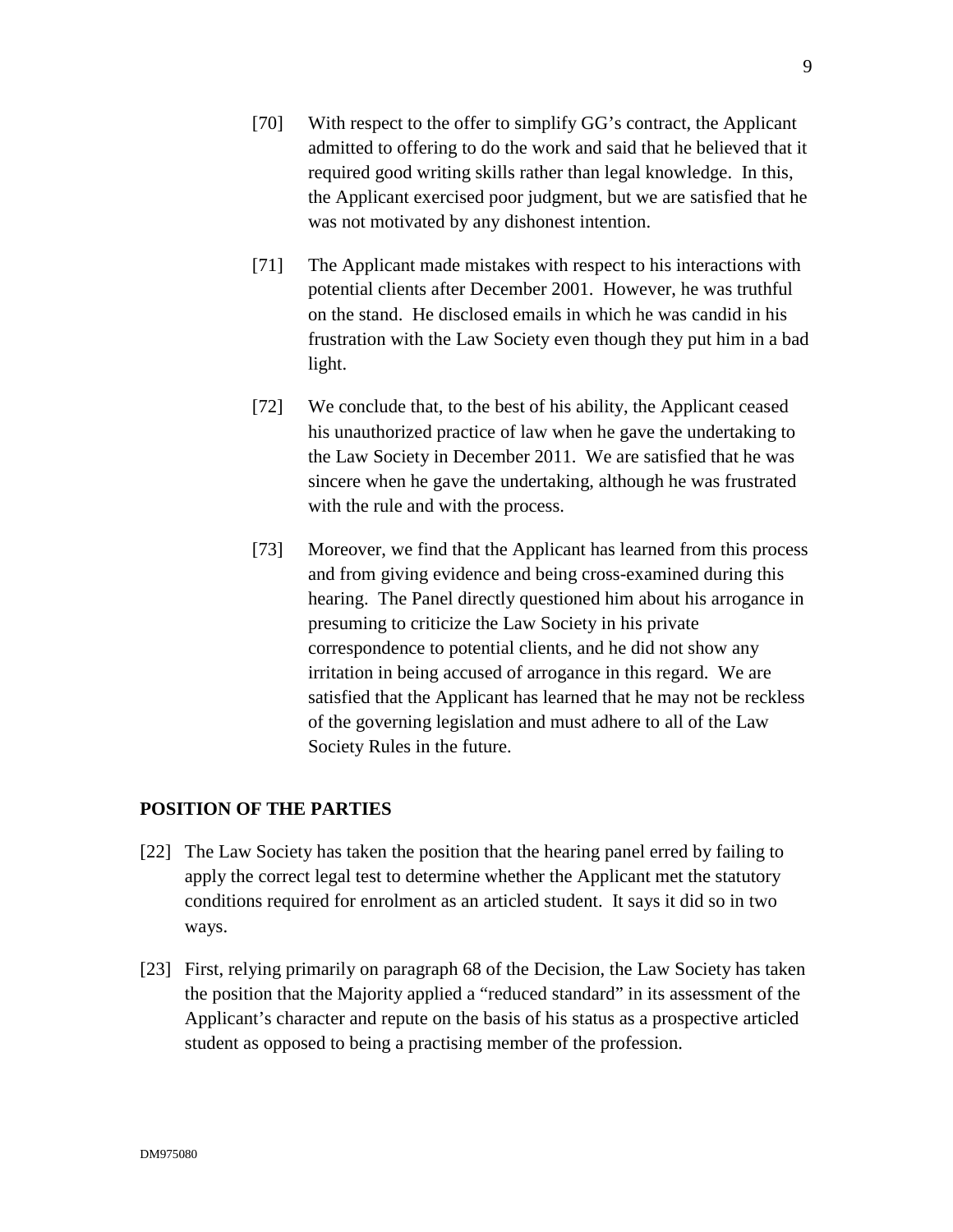- [24] It argued that applying that reduced standard is contrary to the provisions of the Act, which provide for the same test regardless of whether the application concerns enrolment, admission or reinstatement.
- [25] The Law Society's second and related argument is that, in assessing the Applicant's character, the Majority placed undue reliance on its assessment of the Applicant's testimony at the hearing and conflated its assessment of credibility with the assessment of character. It argued that the Majority failed to have sufficient regard to all other relevant circumstances, including the Applicant's conduct leading up to his application for enrolment.
- [26] In response to the Law Society's first position, the Applicant does not dispute that the application of reduced standard depending on the nature of the application is contrary to the provisions of the Act.
- [27] However, he argued that the Law Society misconstrued the Majority's reasons by interpreting para. 68 without having regard to its reasons as a whole. By the Applicant's argument, when interpreted in the context of the Majority's reasons as a whole, there is no support for the argument that the Majority applied a "reduced standard" to its assessment of "character."
- [28] The Applicant disputed the Law Society's second position that the Majority did not sufficiently consider all of the relevant circumstances, noting the detailed and comprehensive reasons of the Majority.
- [29] The Applicant's final position is that, even if the Majority incorrectly applied the legal test to determine his character, this Review Board must give deference to the Majority's findings of fact and credibility, particularly in respect of the Applicant's explanation for his conduct and his state of mind. The Applicant submitted that, if the proper deference is given to those findings, they inevitably and necessarily lead to the conclusion that he meets the requirement of "good character and repute."

### **ISSUES**

- [30] The issues to be determined on this Review are:
	- (a) Did the hearing panel err in failing to apply the correct legal test to determine whether the Applicant met the s. 19 requirement of "good character and repute"? In particular:
		- (i) Did the hearing panel incorrectly apply a reduced standard in assessing "good character and repute"?; and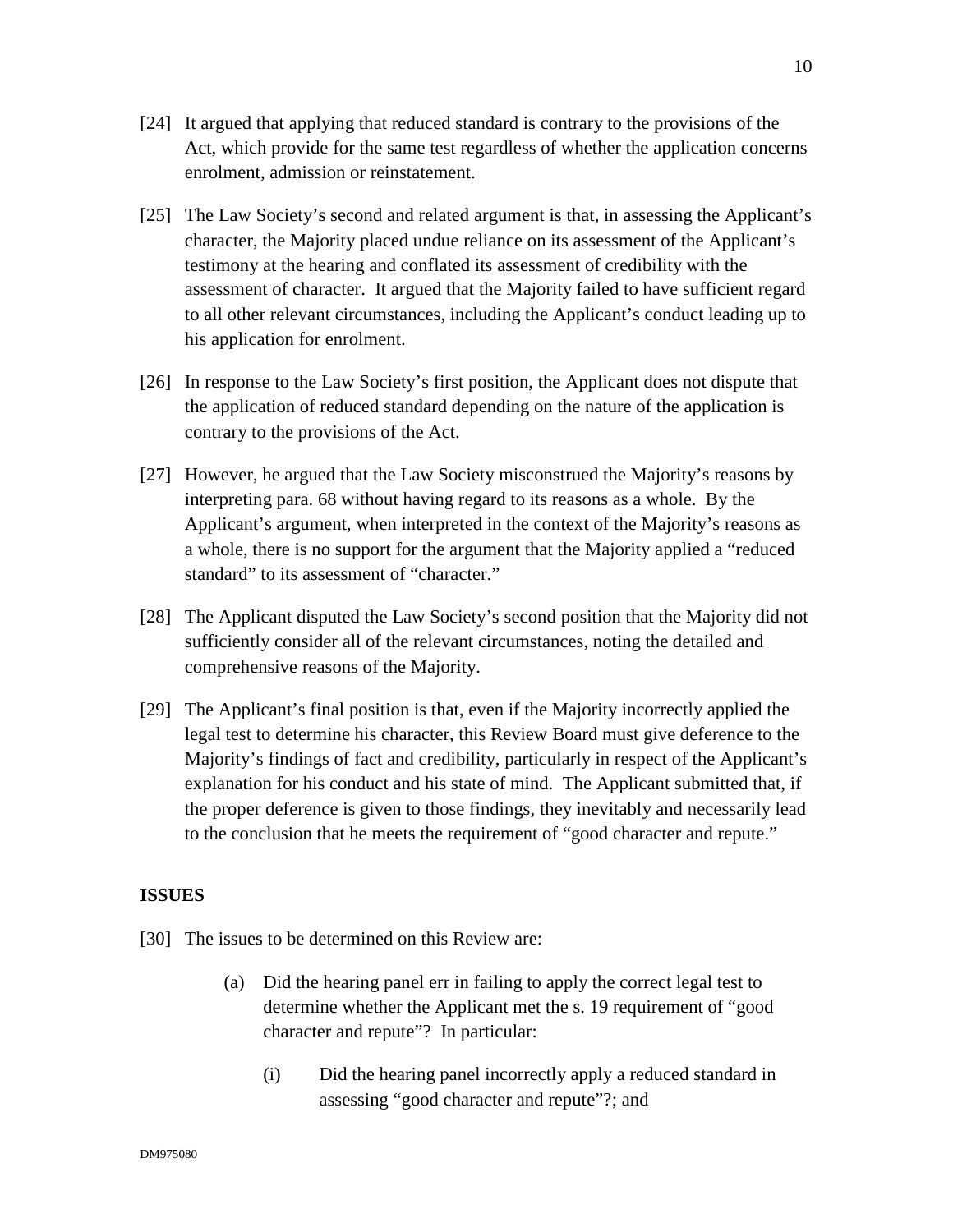- (ii) Did the hearing panel give undue regard to the Applicant's testimony and its assessment of the Applicant's credibility without giving due consideration to all other relevant circumstances?
- (b) Even if the hearing panel erred in failing to apply the appropriate legal test, was the Decision correct?

### **THE LAW**

#### **Standard of review**

[31] Citing the decisions of *Law Society of BC v. Hordal,* 2004 LSBC 36 and *Mohan v. Law Society of BC*, 2013 BCCA 489, the review panel in *Re: Applicant 6*, 2014 LSBC 37, recently summarized the applicable standard on review as follows:

> The standard to be applied on review is correctness or, in other words: applying the facts as found by the hearing panel to the statutory framework, is the result correct? There is one important caveat to the standard of correctness: the Benchers must give deference to the hearing panel to the findings of fact and credibility unless the hearing panel has committed an overriding or palpable error.

- [32] The review panel's decision in *Re: Applicant 6* was appealed to the British Columbia Court of Appeal. In that appeal, *Kay v. Law Society of British Columbia*, 2015 BCCA 303, the Court of Appeal approved the standard adopted by the review panel, noting at para. 40 that "… determining whether a person is of good character in the context of reinstatement as a member of the Law Society is a question of mixed fact and law …" for which the standard of review is reasonableness.
- [33] The Court contrasted that standard with the standard to be applied to a question of law stating, "in the present case, the Benchers accepted the factual findings of the Hearing Panel, but found that the Hearing Panel did not apply the appropriate legal test. That was a question of law reviewable on the standard of correctness." (para. 41)
- [34] The deference afforded to hearing panels in respect of findings of fact and credibility has been the subject matter of a number of decisions of review panels, including *Law Society of BC v. Hops,* 1999 LSBC 29, *Law Society of BC v. Berge*, 2007 LSBC 07 and *Law Society of BC v. Christie*, 2009 LSBC 13, as well as by the Court of Appeal in *Mohan v*. *Law Society of British Columbia*, 2013 BCCA 489.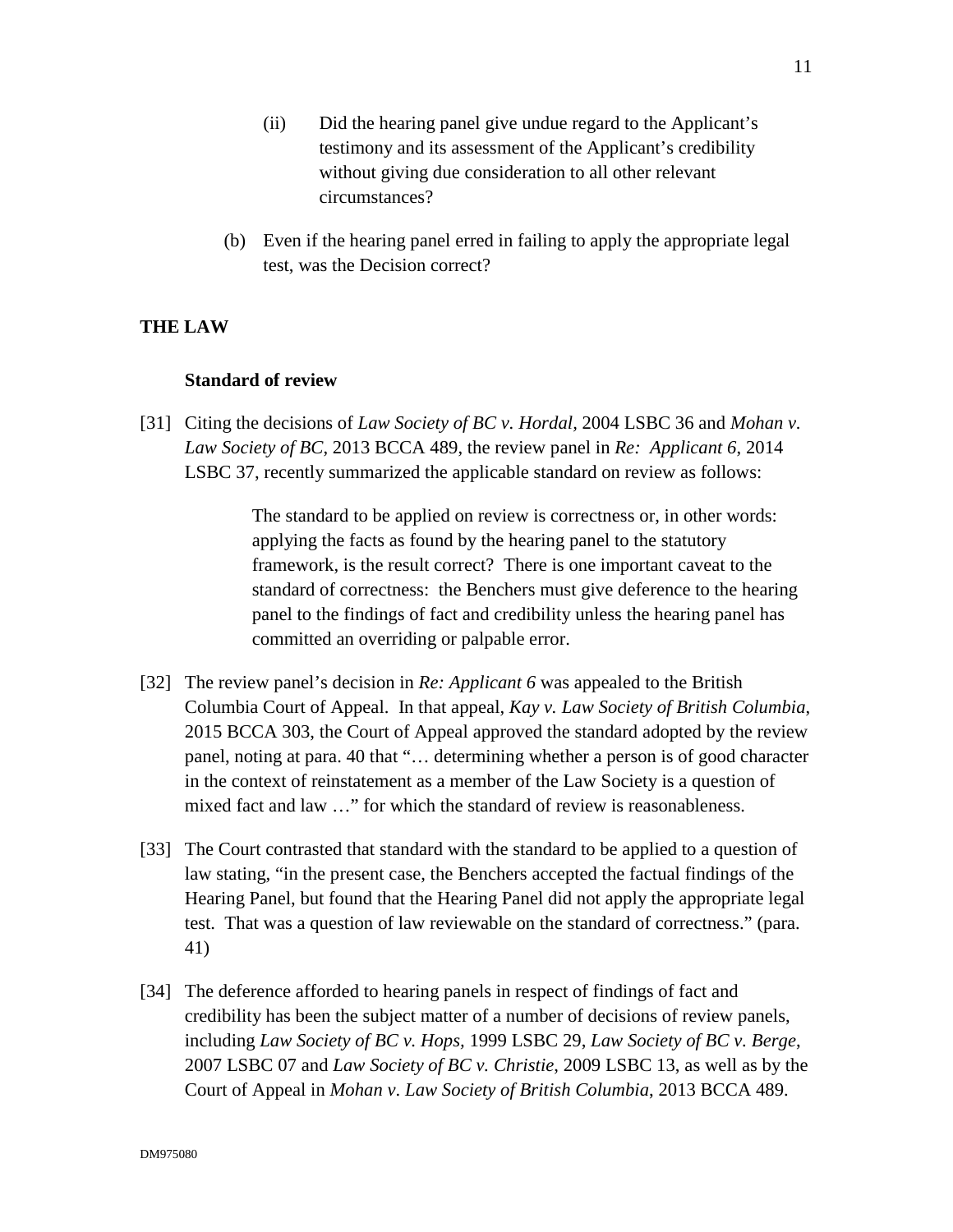- [35] As noted by the review panel in *Christie*:
	- [25] Even if we had been inclined to the view that the evidence supported conclusions different to those reached by the Panel, those conclusions were quite explicitly based on its assessment, having heard the Applicant's evidence, of his credibility on the point. In those circumstances, the findings of the Panel are entitled to the greatest deference. The Applicant has shown us no ground for not according the Panel that deference.

#### **Section 19 test**

- [36] The issue before the hearing panel was whether the Applicant satisfies the requirements of s. 19(1) of the Act for enrolment as an articled student. That section provides:
	- **19(1)** No person may be enrolled as an articled student, called and admitted or reinstated as a member *unless the benchers are satisfied that the person is of good character and repute and is fit to become a barrister and a solicitor of the Supreme Court*.

[emphasis added]

- [37] What constitutes "good character and repute" has been the subject of both judicial consideration and decisions of hearing panels of the Law Societies of British Columbia and of Upper Canada.
- [38] As a starting point for that analysis, reference is often made to the Court of Appeal decision in *McOuat v*. *Law Society of BC* (1993), 78 BCLR (2d) 106, and the Court's adoption of the writing of Mary Southin, QC (as she then was), "What is 'Good Character'?", published in *The Advocate*, 1977 v. 35, at 129.
- [39] The authorities are also consistent that the assessment of character must be made as of the date of the hearing; in other words, the hearing panel is to consider the applicant's current character. The test does not require perfection or certainty. (*Law Society of Upper Canada* v. *Schuchert*, [2001] LSDD No. 63 at para. 19)
- [40] As noted by the hearing panel in *Law Society of BC v. Mainland,* 2014 LSBC 56, the personal testimony of an applicant, even if earnest and compelling, is not, by itself, a sufficient determination of character.
- [41] Hearing panels and review panels have used, to varying degrees, the factors set out by the hearing panel in *Law Society of BC v. Lee*, 2009 LSBC 22 and by the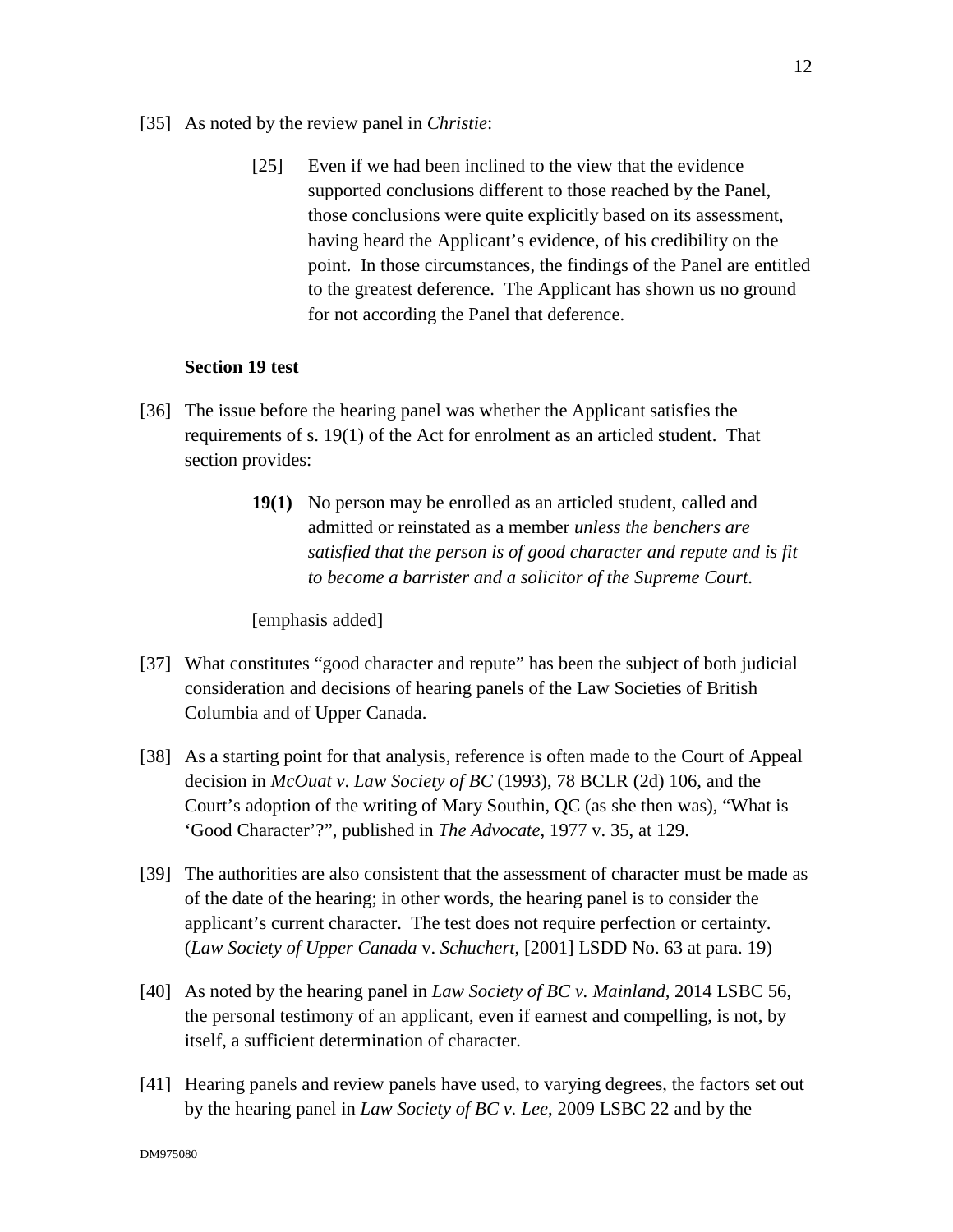Ontario Divisional Court in *Watt* v. *Law Society of Upper Canada*, [2005] OJ No. 2431 to inform their assessments of applicants' character pursuant to s. 19 of the Act.

[42] The factors set out in those cases have been described as "helpful guidance" and "all surrounding circumstances should be considered in assessing an applicant's character and fitness. (*Re: Applicant 3,* 2010 LSBC 23, at para. 21)

### **DISCUSSION AND ANALYSIS**

## **Did the hearing panel incorrectly apply a reduced standard in assessing "good character and repute"?**

- [43] As set out above, s. 19 of the Act sets out the test that must be met in order to be "enrolled as an articled student, called and admitted or reinstated as a member … ." That test is the same, regardless of whether the application concerns enrolment (as was the case before the hearing panel), admission or reinstatement: the Benchers must be satisfied that the applicant is "of good character and repute and is fit to become a barrister and a solicitor of the Supreme Court."
- [44] Neither the Act nor the case authorities afford any discretion to hearing panels to apply different standards to the requirement of "good character and repute" based on whether the s. 19 applicant is a proposed articled student or a member of our profession. In our view, the application of varying standards would constitute a reversible error of law.
- [45] On this Review, the Law Society has based its assertion that the Majority applied a reduced standard primarily, if not exclusively, on its interpretation of paragraph 68. Again, that paragraph reads as follows:

The Applicant's compliance interaction with potential clients after his undertaking to the Law Society was "borderline." The Applicant's *conduct* after December 2011 does not meet the standard of a member of the profession; *however, we are mindful that this is an application for enrolment as an articled student*.

[emphasis added]

[46] Without doubt, that language supports the argument of the Law Society that the Majority distinguished the Applicant's status as a prospective "articled student" from that of "a member of the profession."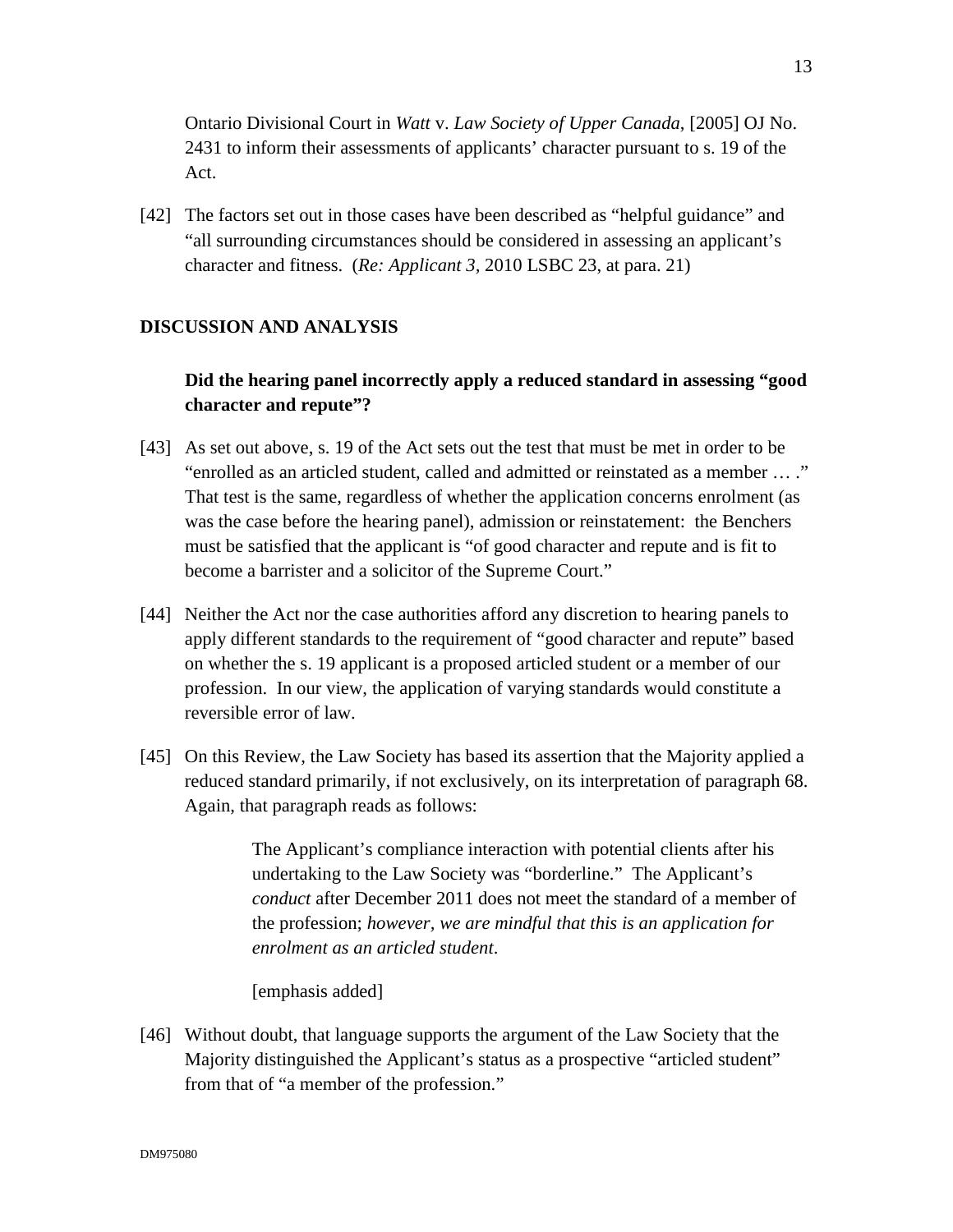- [47] However, for the purpose of this Review, that distinction will only constitute an error of law if the Majority made the distinction in respect of its assessment of the Applicant's character. We conclude that it did not.
- [48] First, it is of assistance to consider the significance of paragraph 68 in the context of the guidance and direction provided to the panel by Law Society counsel in respect of the statutory test to be applied on a s. 19 application. On that issue he stated in his opening statement as follows:

… the issue to be decided is of course whether Mr. Perry meets the test. He has to satisfy this panel that he is a person of good character and repute and fit to become a barrister and solicitor in the Supreme Court. These words are well known to lawyers in our province. It's the same test that occurs over and over again. It's applied in a myriad of circumstances that lead to credentials hearings … .

[49] The Law Society's closing submission included the following guidance:

… Keeping in mind this is an admission to get articles, it's not an admission to be practising *although the test is identical. You have to be just as fit and have good character and repute as an articled student as you do for being a lawyer*.

[emphasis added]

- [50] Those explicit directions and guidance undermine the assertion that the Majority misconstrued the standard to be applied in its assessment of the Applicant's character.
- [51] Second, on its face, paragraph 68 expressly refers to the Applicant's "conduct" and, in particular, his interaction with potential clients after December 2011, as being "borderline." There is no reference in paragraph 68 to "character." More specifically, there is no reference in paragraph 68 to the assessment of character.
- [52] The distinction between conduct and character is an important one. The two are not necessarily the same.
- [53] It is easy to envision a scenario in which a lawyer's wrongful or improper conduct would not, in and of itself, lead to the conclusion that the lawyer is not of "good character and repute." In other words, improper conduct is not always reflective of bad character.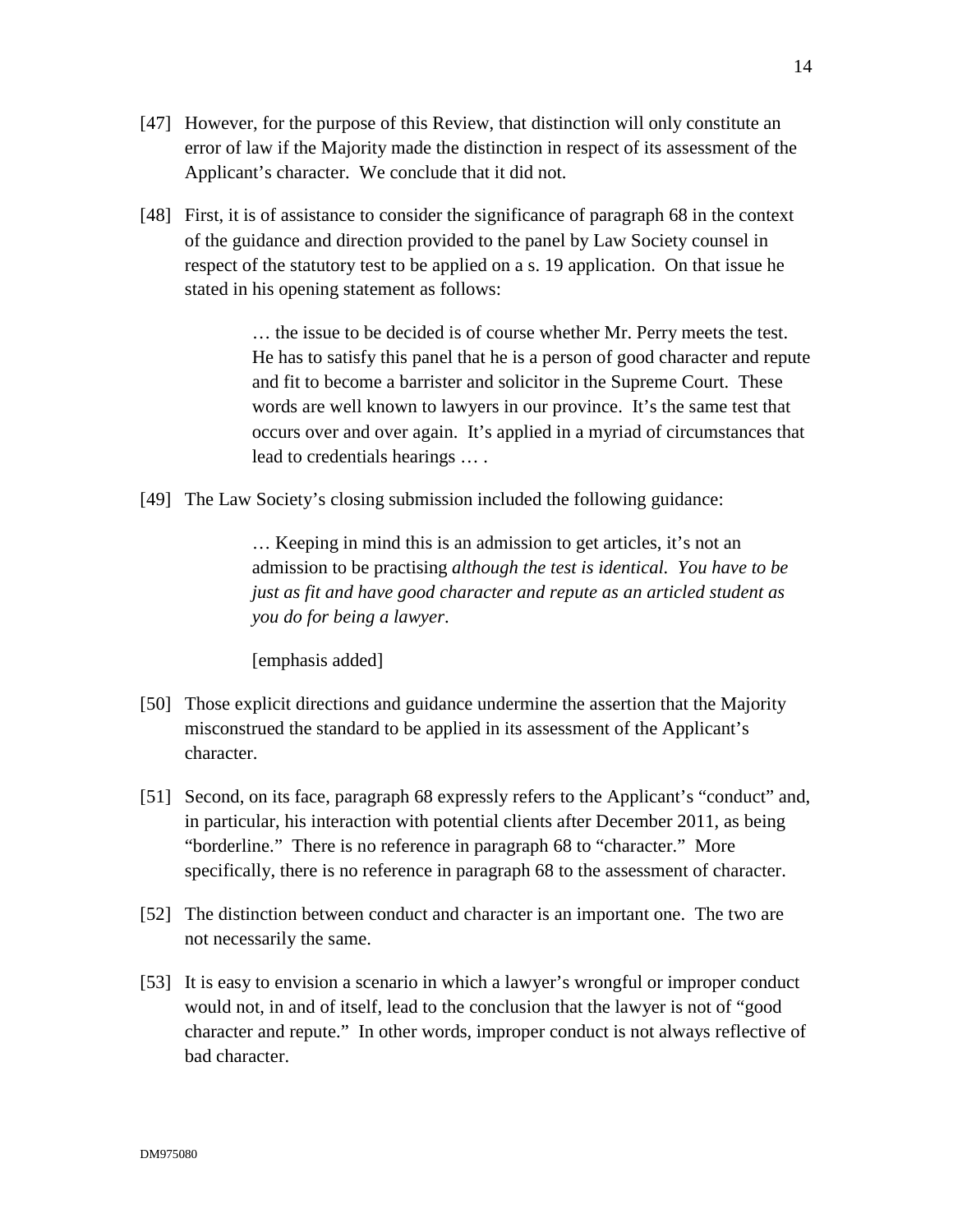- [54] For example, a lawyer's breach of an undertaking will, in most instances, constitute improper conduct. However, depending on the circumstances, the fact that a lawyer has breached an undertaking will not necessarily reflect on the lawyer's character. That will be the case, for example, if the lawyer breached the undertaking as the result of oversight or because of an honest misunderstanding as to the terms of the undertaking. In those circumstances, the improper conduct (i.e., the breach of undertaking) will not reflect "bad character."
- [55] It is clear from its reasons that the Majority appreciated the difference between the assessment of the Applicant's conduct and the assessment of his character as required by s. 19 of the Act.
- [56] As a notable example, it accepted the Applicant's concession that he had engaged in the unauthorized practice of law prior to December 7, 2011. Rather than concluding that that prohibited conduct necessarily reflected negatively on the Applicant's character, it engaged in an independent analysis of his character in light of that conduct.
- [57] As we have set out in detail in paragraph 62 below, the Majority conducted that independent analysis of character in respect of every allegation and finding of prohibited or improper conduct, again acknowledging that its assessment of conduct (by whatever standard) did not necessarily determine its assessment of character.
- [58] On those bases, notwithstanding the fact that the Applicant's status as a prospective articled student does, on its face, appear to inform the Majority's assessment of the Applicant's conduct, in the context of its analysis, we cannot conclude that paragraph 68 is indicative of the Majority's application of a "reduced standard" in its assessment of character.

## **Did the hearing panel incorrectly apply the relevant legal tests in assessing "good character and repute"?**

- [59] In its reasons, the Majority assessed the Applicant's credibility based on his testimony and conduct during the hearing. Its conclusion that the Applicant is "a person of good character and fit to be admitted into the Law Society Admission Program" was based, at least in part, on that assessment of his credibility.
- [60] However, the basis of the Majority's conclusion was not limited to its assessment of the Applicant's credibility. The assertion that the Majority placed undue reliance on the Applicant's testimony and its assessment of his credibility is simply not borne out by its reasons.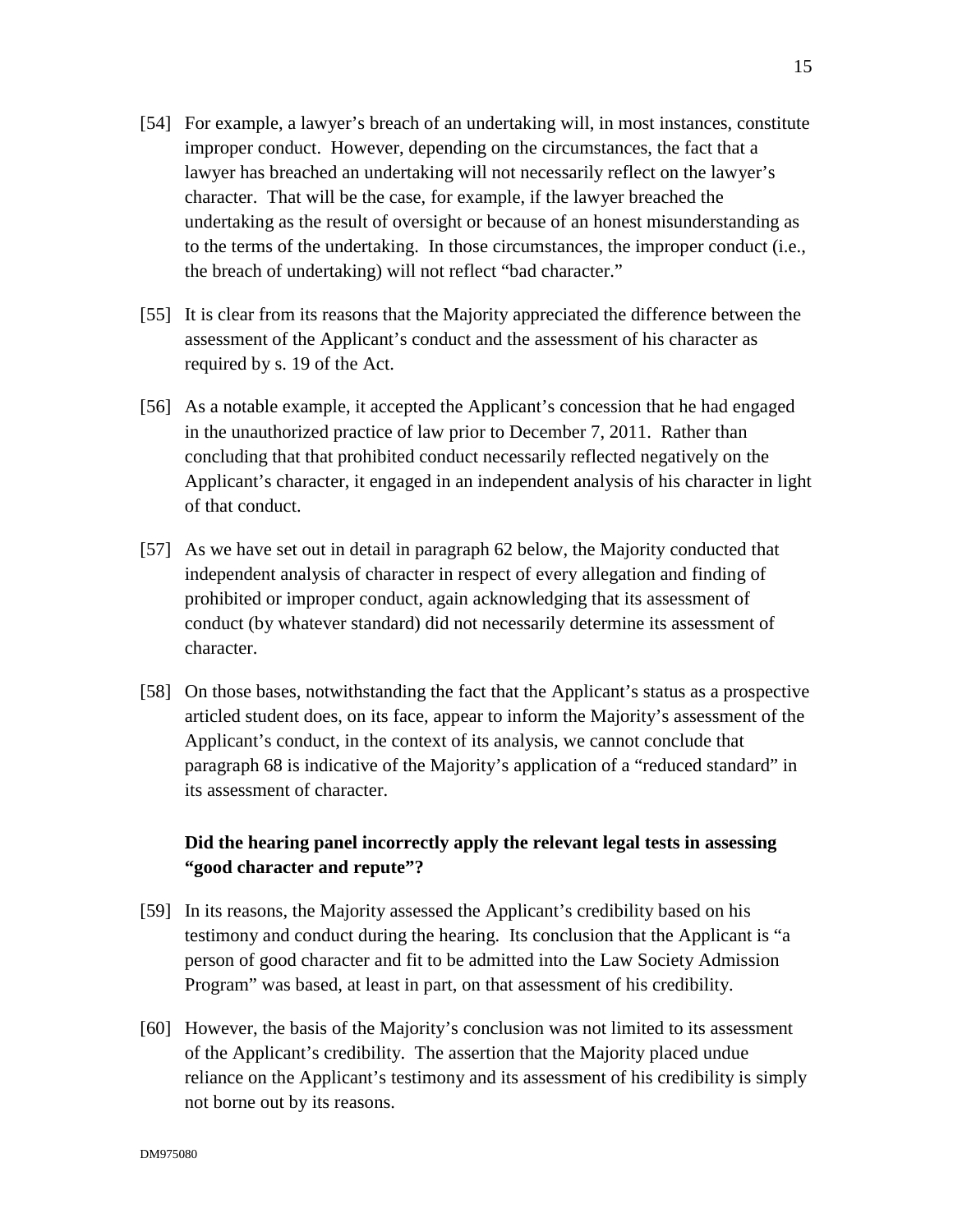- [61] In fact, the Majority methodically considered each and every concern that gave rise to the credentials hearing, including the pre-December 2011 unauthorized practice of law and the allegations of improper or prohibited conduct after December 2011. It provided comprehensive and detailed reasons in which it fully reviewed and scrutinized those circumstances.
- [62] Most notably, the Majority:
	- (a) considered the allegation that the Applicant engaged in the practice of law during the course of his employment after December 7, 2011; it agreed with the Minority's conclusion that it was not proven that "the Applicant engaged in the practice of law in his previous employment." (para. 49);
	- (b) accepted the Applicant's concession that he had engaged in the unauthorized practice of law prior to December 7, 2011 and expressly considered the Minority's analysis, and rejection, of the Applicant's explanation for that practice;
	- (c) having done so, it considered and accepted the Applicant's evidence that "*he was not aware* that the [Act] prohibited unauthorized lawyers from doing so" and that "*he acted on the mistaken belief* that, so long as he made a full disclosure to prospective clients that he was not a qualified BC lawyer, he was breaking no law or rule." (para. 51) [emphasis added];
	- (d) reviewed the Applicant's explanation for his pre-December 2011 unauthorized practice; although the Majority characterized his attitude as "arrogant and foolish and ill-informed," it found that he "*acted with an honest mistaken belief.*"(para. 51) [emphasis added];
	- (e) thoroughly reviewed the Applicant's explanation for ceasing contact with potential clients in November 2011 and considered the Minority's conclusion that the explanation "does not ring true"; it disagreed. (para. 53);
	- (f) considered the allegation that the Applicant intended to mislead the Law Society by advising it on December 7, 2011 that the Craigslist postings "had been deleted some time ago"; having canvassed the Applicant's evidence on that point, the Majority concluded that the Applicant was "reckless" when he made that statement to the Law Society. (para. 56);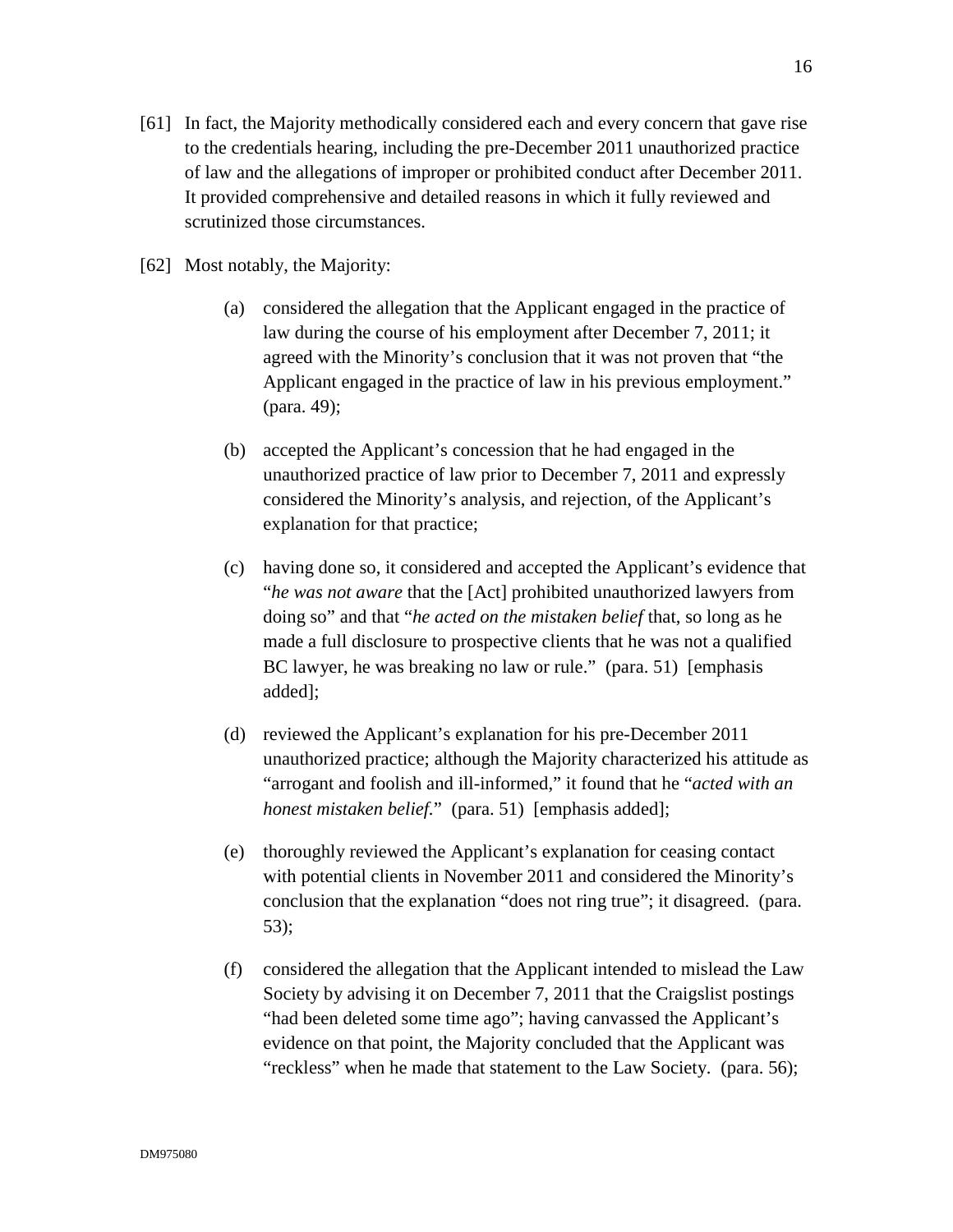- (g) thoroughly reviewed the allegation that the Applicant intended to deceive the Law Society by providing false information on his application for enrolment; the Majority also reviewed the Applicant's evidence in respect of that allegation; having done so, it agreed with the Minority's conclusion that "the Applicant did not intentionally provide false information to, or seek to mislead, the Law Society." (para. 60); and
- (h) considered the allegation that the Applicant practised law or otherwise breached his undertaking to the Law Society after December 7, 2011; in its analysis of that issue, the Majority refers to the findings of fact made by the Minority with specific reference to the documentary evidence that was before the panel. On the basis of that review and "after careful consideration of the Applicant's evidence and his demeanour while giving evidence, along with the exhibits filed in these proceedings … ," the Majority concluded that "At the very most, the Applicant breached his undertaking when he explains the meaning of "without prejudice" to his former client ... ." (para. 65).
- [63] The comprehensive and detailed review of the Applicant's conduct belies any assertion that the Majority placed undue reliance on the Applicant's testimony without regard to the Applicant's conduct and other relevant circumstances.
- [64] It is also notable that, in its reasons, the Majority reviewed and considered the Minority's analysis and conclusions. The fact that it did so and provided extensive justification for disagreeing with many of the Minority's well-considered findings, is indicative of the Majority's thorough examination of all of the circumstances before it.
- [65] In light of the thorough examination and analysis of the Applicant's conduct, as well as its consideration of the Minority's analysis and conclusions, we are satisfied that the Majority gave due consideration to "all surrounding circumstances" in its analysis of the Applicant's character.

# **Even if the hearing panel erred in failing to apply the appropriate legal test, was the Decision correct?**

[66] The reasons of the Majority are significant not only in that it thoroughly reviewed and examined all of the conduct that gave rise to the credentials hearing, but also in that it contains significant findings of fact that were relevant to its assessment of the Applicant's character. Those findings of fact militated against it concluding that that conduct negatively reflected on his character.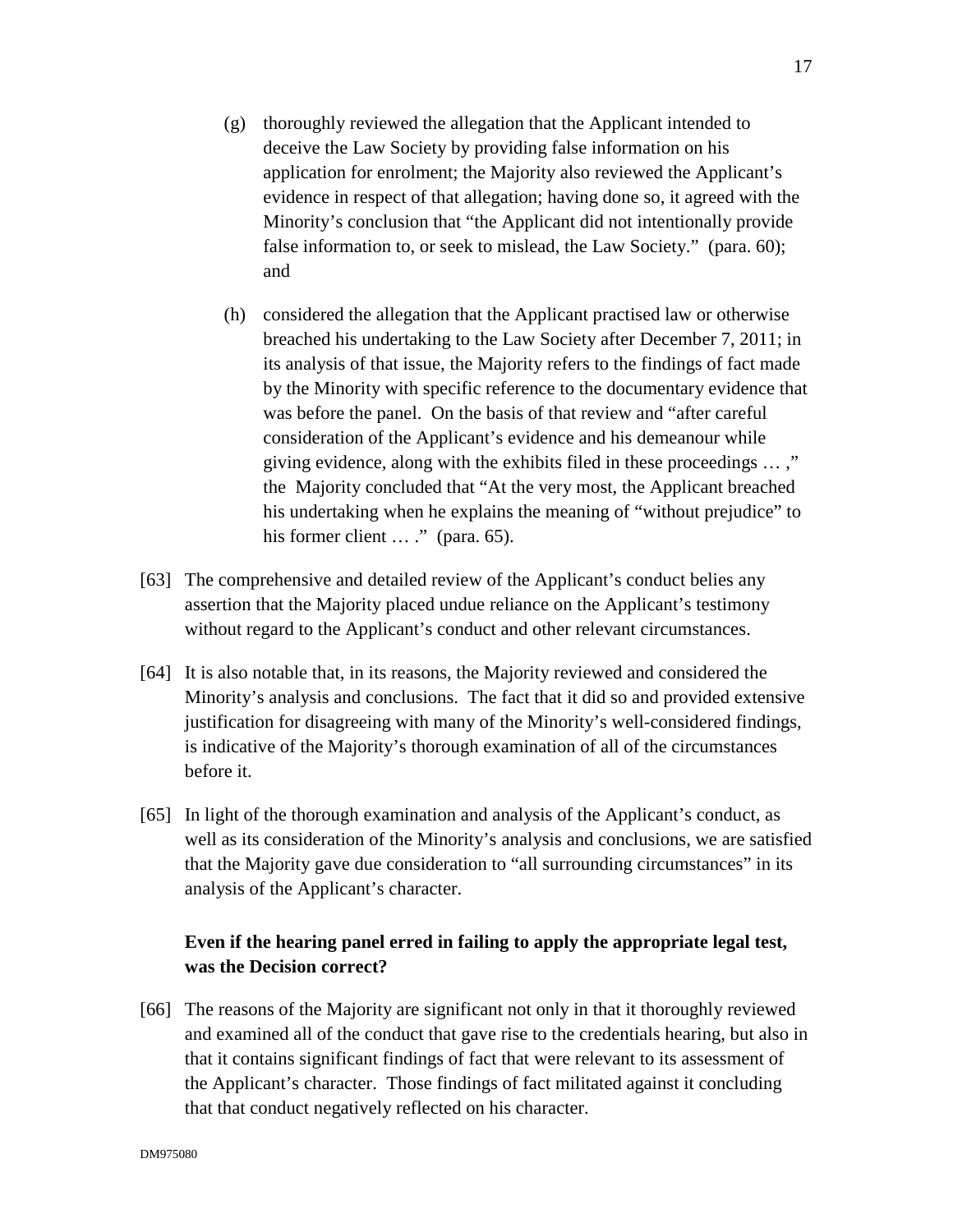- [67] Those findings in respect of the Applicant's pre-December 2011 conduct are emphasized in subparagraphs 62 (c) and (d) above. Other findings relating to the Applicant's state of mind after he provided the undertaking to the Law Society in December 2011 are set out in paragraphs 69 through 73 of the Decision. The most notable of those findings are summarized with our added emphasis below:
	- (a) The Majority held that the Applicant "*did not intentionally engage in any conduct in violation of the undertaking*" with respect to the incidents involving GG. Although it did not accept the Applicant's definition of what amounts to legal advice, they accepted "*that is what he believed at the time.*" (para. 69);
	- (b) With respect to the offer to simplify GG's contract, the Applicant "exercised poor judgment," the Majority was "… *satisfied that he was not motivated by any dishonest intention.*" (para. 70);
	- (c) The Applicant made mistakes with respect to his interactions with potential clients after December 2011. "*However, he was truthful on the stand. ...*" (para. 71);
	- (d) The Applicant was "sincere when he gave the undertaking," and "*to the best of his ability*," the Applicant ceased his unauthorized practice after December 2011 (para. 72); and
	- (e) … the Applicant has learned from this process and from giving evidence and being cross-examined during the hearing. (para. 73).
- [68] By conducting the analysis and making the findings of fact that it did in those paragraphs, it is clear that the Majority concluded and recognized that not all improper, or even expressly prohibited, conduct is inconsistent with "good character." In other words, the conclusion that the Applicant engaged in the unauthorized practice of law was not, in of itself, enough to conclude that he did not meet the s. 19 requirement of "good character and repute."
- [69] Rather, before the Majority made any conclusions regarding the Applicant's character, it conducted the analysis and made the findings of fact with respect to the Applicant's state of mind that it did in paras. 51 and 69 to 73. It did so having heard evidence from the Applicant and having assessed his credibility at the hearing.
- [70] We agree with the Majority's analysis. Whether we would have come to the same conclusion of facts as the Majority, or accepted the Applicant's explanations of his